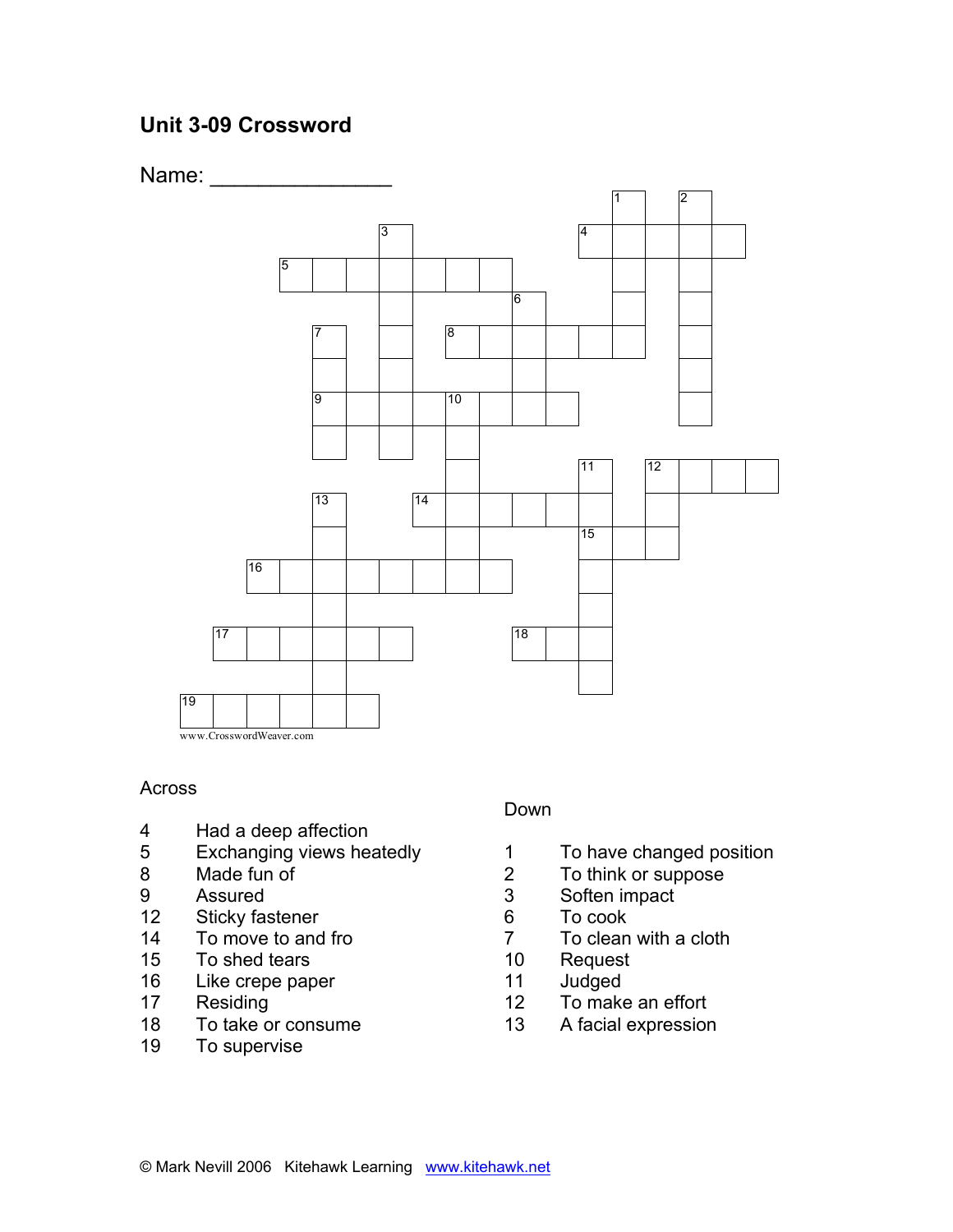### **Unit 3-09 Crossword Solution**



## **Unit 3-09 Polygon Answers**

Some answers:

(With **R**): dire, drip, drop, mire, more, ore, pore, pride, **promised**, more, ore, rid, ride, rim, rip, ripe, rise, rod, roe, rope, rose, sire, sore, sperm, spire, (25)

(Others without **R**): die, dip, doe, dope, dose, mode, mop, mope, pied, poem, poise, pose, pie, side, sip, spied (16)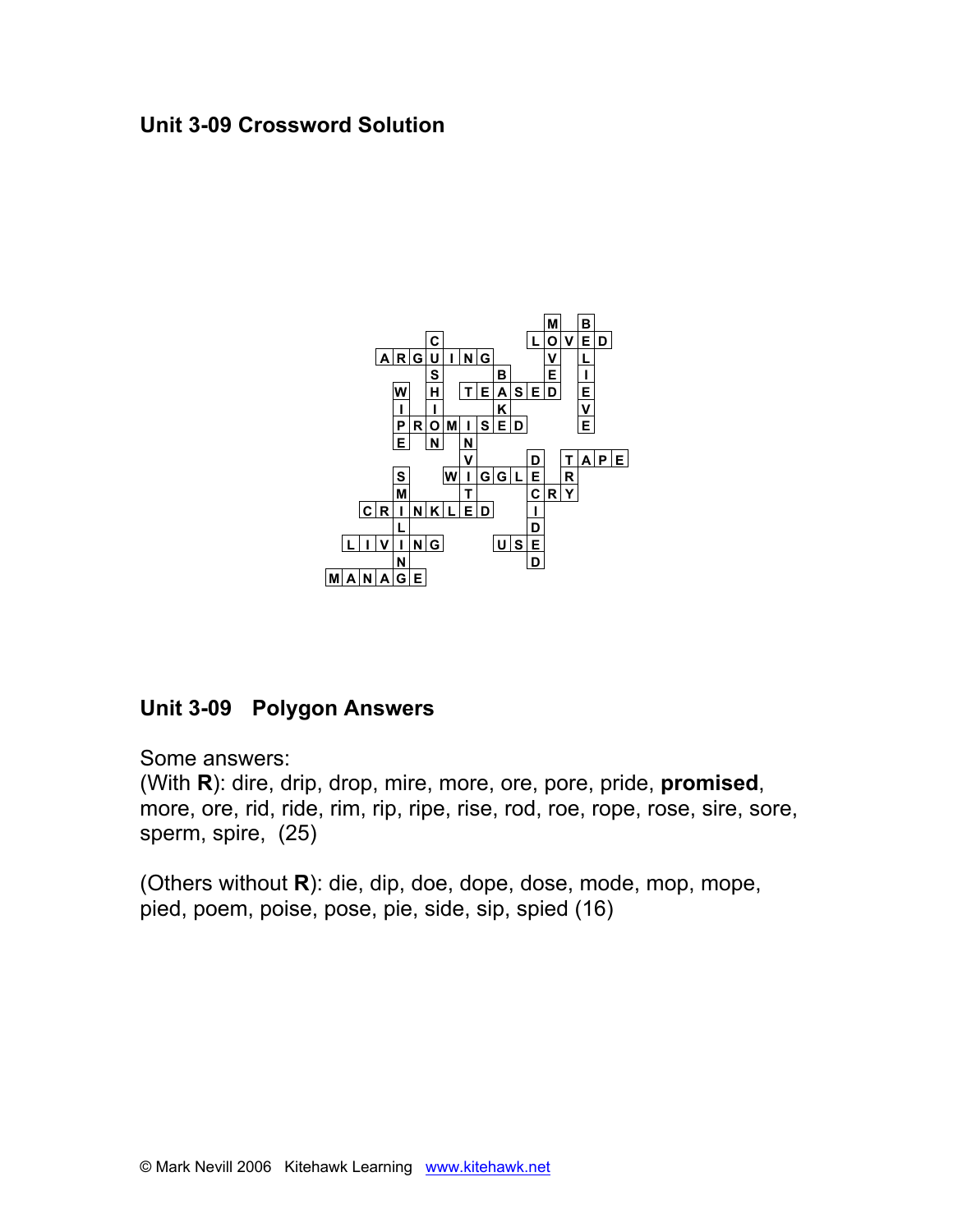**Unit 3-09 Polygon Game**



The above letters can be used to make a list word and other words. See the game rules and hints below.

### **Use your dictionary to check or find words.**

**Score:** 8 words average, 10 good, 12 very good, 15 excellent. (41)

### **Rules:**

**Easier challenge:** Using the given letters no more than once, make as many words as possible of **three** or more letters.

**For a more difficult challenge:** Use the given letters no more than once, make as many words as possible, of **three** or more letters, always including the central letter '**R**'. Capitalised words (proper nouns), plurals, conjugated verbs (past tense e.g., 'hide' not 'hides'), adverbs ending in LY, comparatives and superlatives (adjectives e.g., safer, safest) are disallowed.

### **General rule:**

Do not use acronyms (e.g., ABC), contractions, rude words or slang.

### **Hints for solving:**

- Look for beginnings, such as UN- or SUB-, and endings, such as -ER or -ISM. Look for blends, such as ST, PR or ND.
- Write the letters in a different order; you may spot something different.
- Don't forget to look for words that begin with a vowel.
- When you find a word, try reading it backwards, to see if it suggests another word.
- When you find a word, try to find all the rearrangements of its letters that also form words.